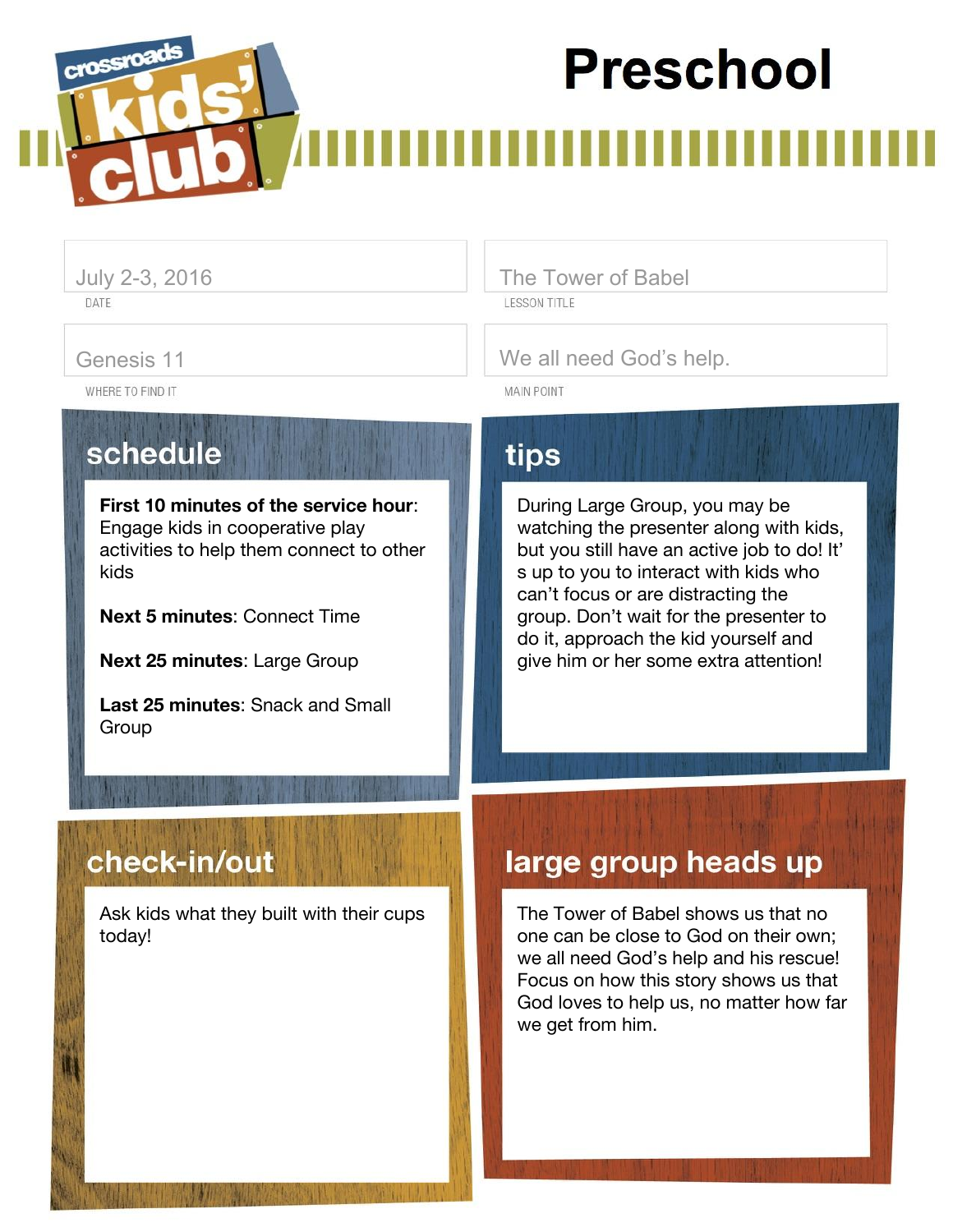

## connect time

**GOAL:** *Connect time is all about engaging kids in a short, interactive game to prepare them for Large Group.*

#### **● Clean up! (10 minutes after the service start time, when you get the 5-minute warning from the presenter)**

- Line up.
- Tell kids that we're going say some funny words today while we play Simon Says!
- Tell kids how to play:
	- You, the leader, will say, "Simon Says" and then **do** or **say** something.
	- Kids then have to copy exactly what you do or say.
	- If you don't say, "Simon Says" first, then kids should NOT copy you!
- Say, "Simon Says..." and then **do** or say the following actions:
	- Jump up and down
	- Say, "Boop!"
	- Reach to the ceiling
	- Say, "Wiggle biggle!"
	- Touch your toes
	- o Say, "Woop dee doo!"
	- o Spin around
	- Say, "Frumpy grumpy!"
	- Touch your tummy
	- Say, "Waffle raffle!"
	- Give someone a high five
	- Say, "I love Jesus!"

**As you walk into Large Group, encourage kids to put on their listening ears! Remind them that HOPS will be showing us how we should act in Large Group, so we have to listen!**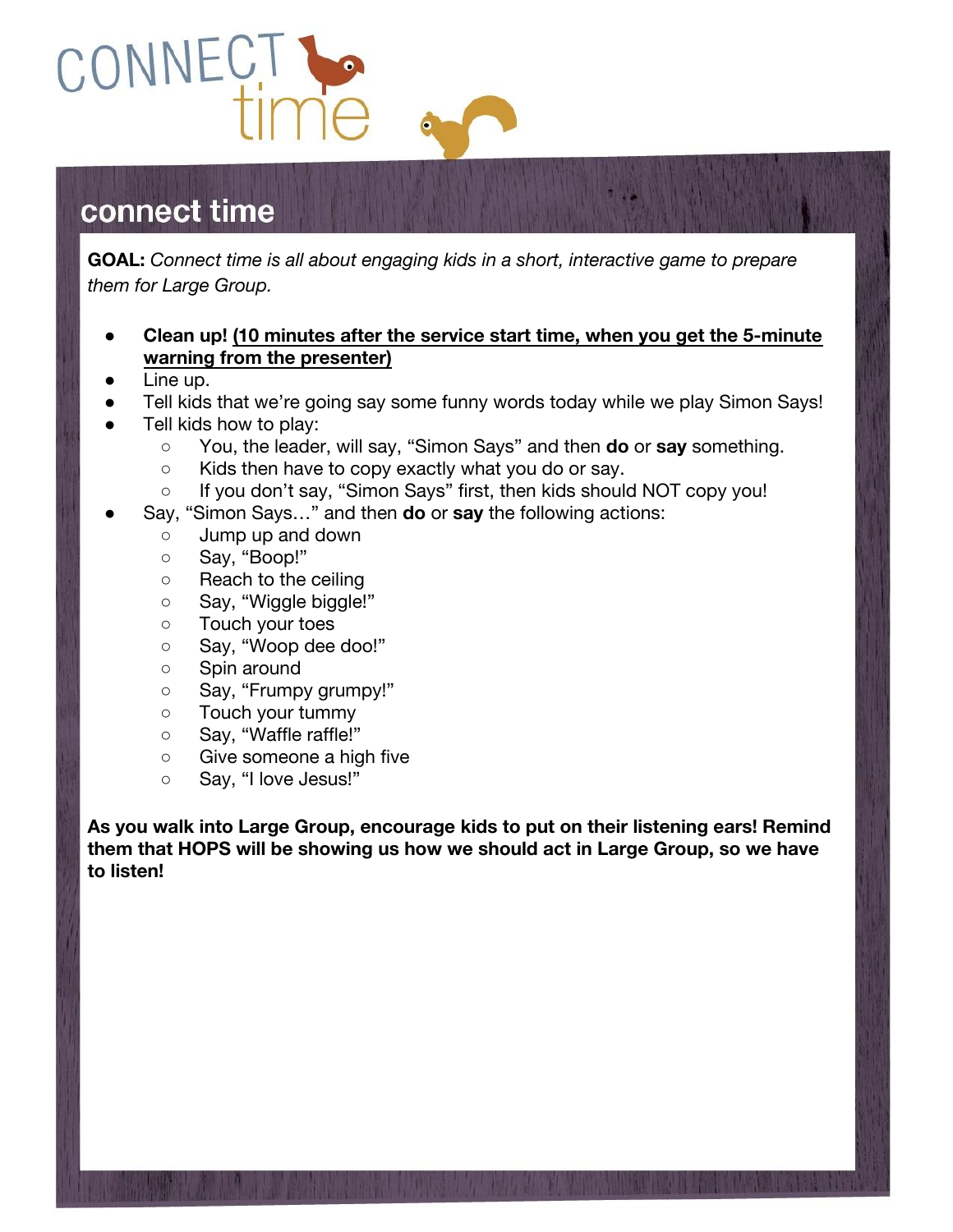



## **instructions**

**Goal**: Kids will (1) understand how people tried to get close to God on their own and (2) recognize that God wants to help us and rescue us.

**Why?** The Tower of Babel illustrates how we like to do things *our own way*, which is something every preschooler understands!

**Tip:** Be attentive to kids as they build towers to make sure they aren't toppling others' creations or throwing cups, etc.

## small group

#### **REVIEW THE STORY**

- 1. What did people decide to build in today's story ? (A big tower.)
- 2. Why did they want to build a tower? (They wanted to reach God; they wanted people to see how strong and great they were.)
- 3. Why didn't they ask God for help? (They thought they could do it by themselves.)
- 4. Why did God decide to stop them from building the tower? (He wanted them to know that they needed his help.)
- 5. How did God stop the tower? (He confused their words! When they talked, they couldn't understand each other.)
- 6. How does God help us? (Let kids come up with specific ways in their own life that God helps them!)

#### **MAKE IT PERSONAL**

- *Before* starting the activity, **attach lids to the foam cups.**
- Give each kid 3 foam cups with lids attached.
- At each table, guide kids and help them **take turns stacking one cup on top of another to make towers.** The first kid sets up one cup, then the next kid stacks their cup on top of that, then the next kid stacks their cup on top of that, etc.
- Go around the table and see how high you can make the tower of cups. When it falls, just start over with whoever is supposed to take their turn next.
- You may need to adapt this activity to the needs of your room. You might need to let kids stack the cups in whatever way they like, at their own pace!
- After kids have played with their cup towers, set out *crayons* and let kids **decorate one cup**. Encourage them to decorate it like the Tower of Babel. They can can add windows, doors, or whatever designs they want!

(Continued on following page.)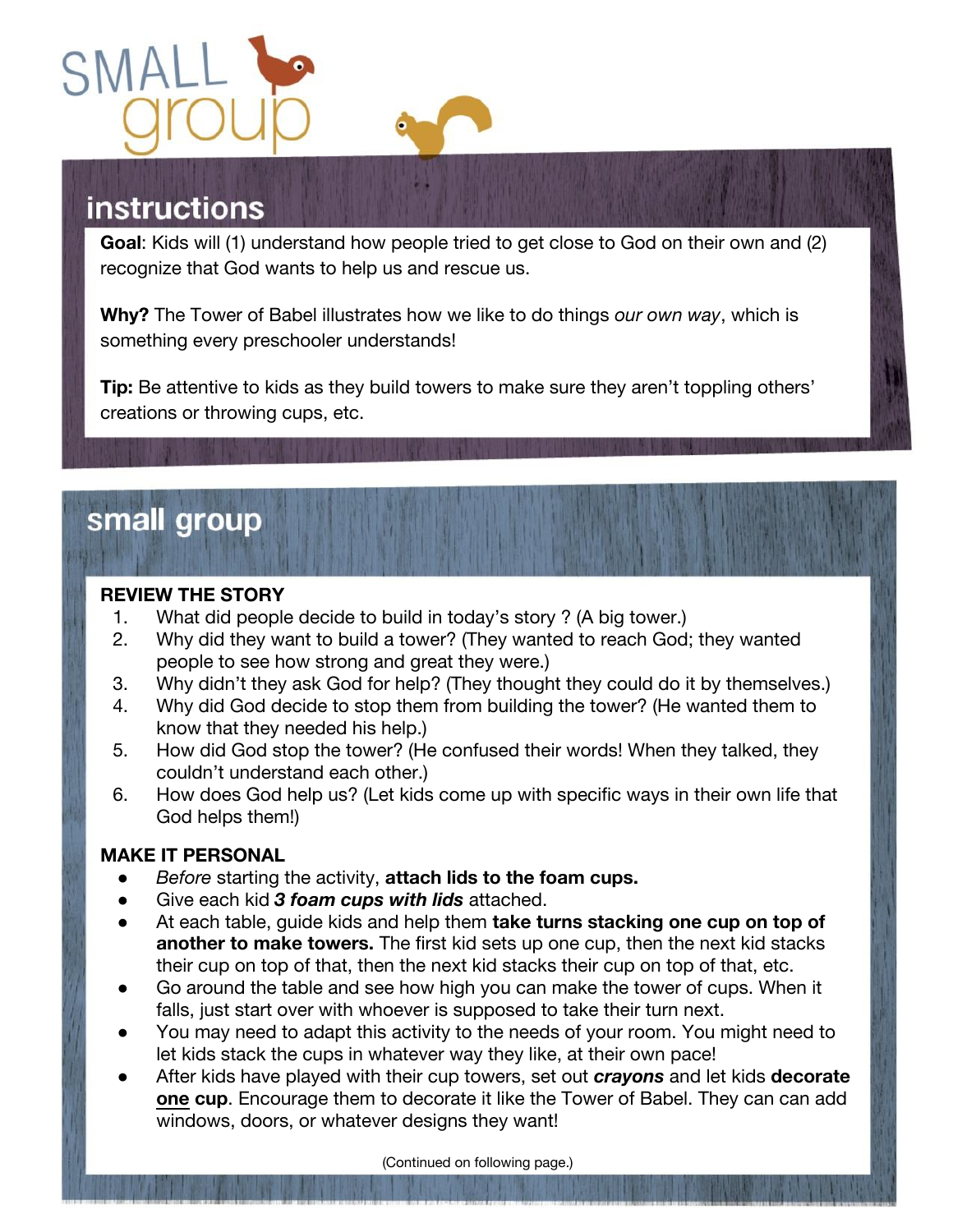

● Remind kids that people tried to reach God all on their own, but it didn't work! They needed God's help, and we do too.

*Extra time? Give kids a coloring sheet. After that, play some more Simon Says, like in Connect Time! Come up with more silly words for kids to copy, and remind them that the people in today's story probably sounded silly to each other too when God confused their words!*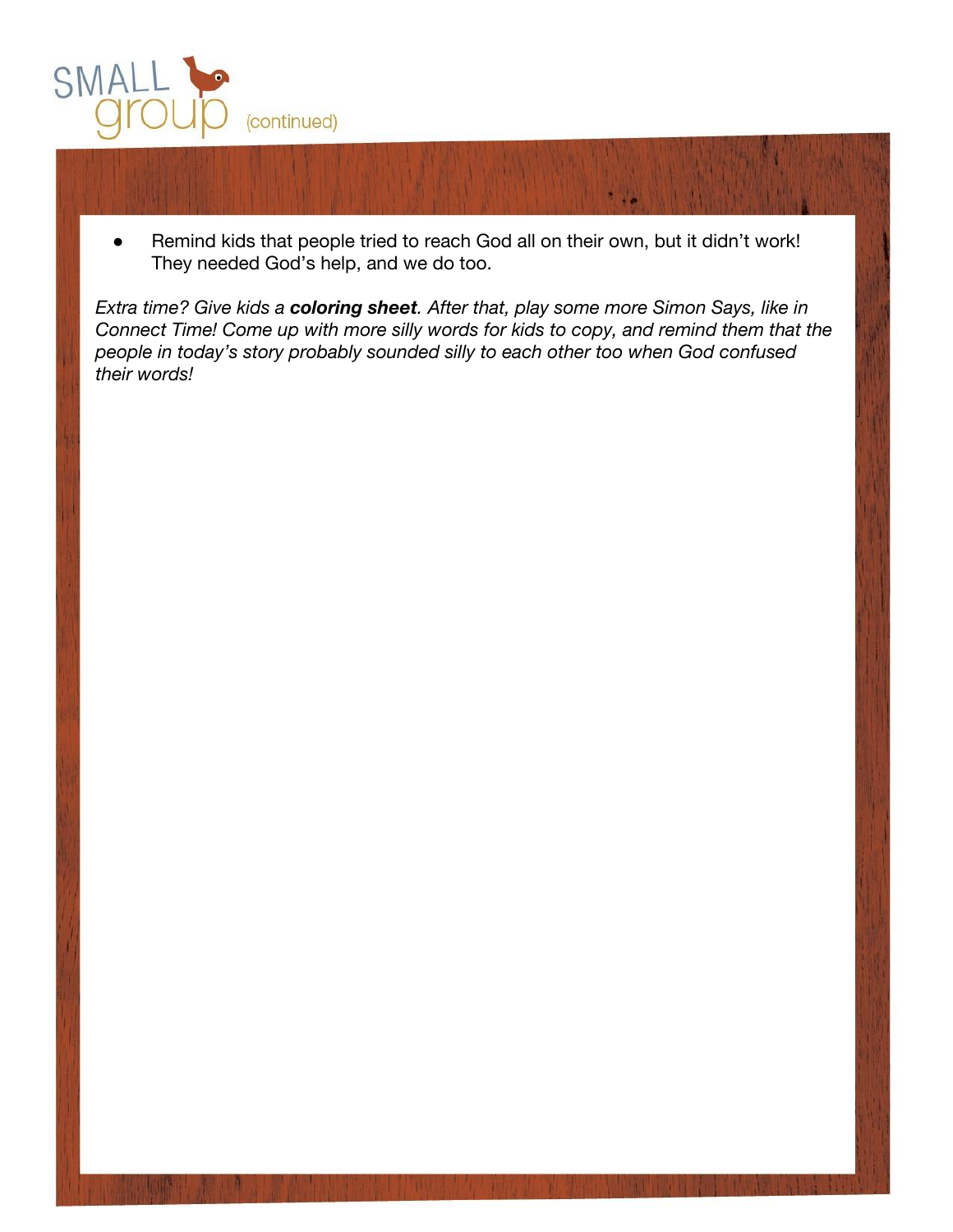

# **Preschool**

### special notes

**\*Today's script is written in a brand new format! It may look longer than usual, but that's because the content is organized in a different way, with space on the side for main goals and notes.** 

#### presenter tips

Aspects of today's story can be a little confusing to kids, so stick to the central message of God's rescue. He wants to help us, even when we try to do things without him.

## script

| <b>WELCOME AND INTRO</b><br><b>Main Goal: Review the</b><br>beginning of God's story<br>and rescue plan.<br><b>Notes:</b> | *Click to play intro music.<br>Say: Hi Friends! Welcome to Kids' Club. I'm<br>and I'm really glad you're here today. Before we get started,<br>I want you to meet my friend HOPS.<br>Video: HOPS Have fun!<br><b>Say:</b> (Holding up the <b>Bible</b> .) This is God's story. Out of all<br>the stories in the world, this is the most important. Do you<br>know what it's called? (Let kids respond "the Bible".) That's<br>right, the Bible! It's God's Rescue plan. It shows us how He<br>rescued us from all the wrong things in the world.<br>Say: In the beginning, God made the whole world and<br>everything in it. He created the sun and the moon, the water<br>and the land, the plants and the animals, and people like<br>you and me! Everything was good. Give me a big thumbs<br>up! (Let kids respond. Then change your tone.)<br>Say: But THEN, something bad happened. Adam and Eve<br>disobeyed God, and all the wrong things came into the<br>world. Things like sadness and death. Show me your sad<br>face. (Let kids respond.)<br>Say: Even though Adam and Eve disobeyed God, God<br>loved them anyway! He planned a great rescue so that<br>Adam and Eve, and you and me, could be close to God<br>again! Do you know who the Rescuer is? (Let kids say:<br>Jesus!) |
|---------------------------------------------------------------------------------------------------------------------------|-----------------------------------------------------------------------------------------------------------------------------------------------------------------------------------------------------------------------------------------------------------------------------------------------------------------------------------------------------------------------------------------------------------------------------------------------------------------------------------------------------------------------------------------------------------------------------------------------------------------------------------------------------------------------------------------------------------------------------------------------------------------------------------------------------------------------------------------------------------------------------------------------------------------------------------------------------------------------------------------------------------------------------------------------------------------------------------------------------------------------------------------------------------------------------------------------------------------------------------------------------------------------------------------------|
|---------------------------------------------------------------------------------------------------------------------------|-----------------------------------------------------------------------------------------------------------------------------------------------------------------------------------------------------------------------------------------------------------------------------------------------------------------------------------------------------------------------------------------------------------------------------------------------------------------------------------------------------------------------------------------------------------------------------------------------------------------------------------------------------------------------------------------------------------------------------------------------------------------------------------------------------------------------------------------------------------------------------------------------------------------------------------------------------------------------------------------------------------------------------------------------------------------------------------------------------------------------------------------------------------------------------------------------------------------------------------------------------------------------------------------------|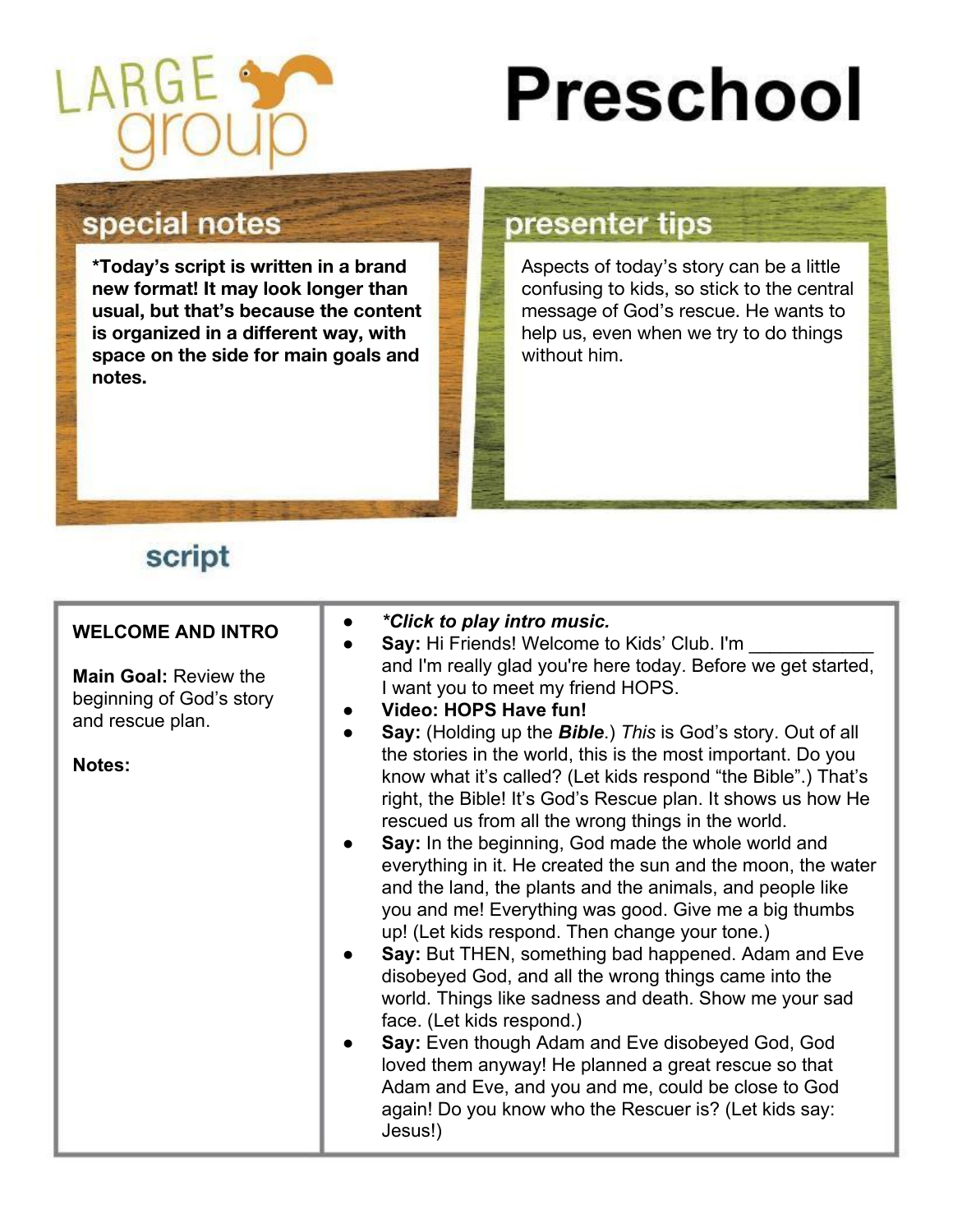

| <b>INTRO: WE ALL NEED</b><br><b>HELP</b><br><b>Main Goal: Identify ways</b><br>that we need help in real<br>life.<br>Notes: | Say: Today we're going to learn about some people who<br>needed help! Have you guys ever needed help with hard<br>things? (Let kids respond.)<br>(Click to show image of sick kid.) Have you ever needed<br>help when you got hurt or felt sick? (Pretend to act sick.)<br>(Click to show image of sleeping kid.) Have you ever<br>needed help when you had a bad dream? (Pretend to act<br>scared.)<br>(Click to show image of kid reaching.) Have you ever<br>needed help reaching something really high? (Pretend to<br>reach something high.)<br>Say: Yeah, we all need help sometimes! Even grown ups<br>like me. Today, we're going to learn about some people who<br>REALLY needed help with something, but they thought they<br>could do it all on their own, with no help at all!                                                                                                                                                                                                                                                                                                                                                                                                                                                                                                                                                                                                                                                                                                                                                   |
|-----------------------------------------------------------------------------------------------------------------------------|----------------------------------------------------------------------------------------------------------------------------------------------------------------------------------------------------------------------------------------------------------------------------------------------------------------------------------------------------------------------------------------------------------------------------------------------------------------------------------------------------------------------------------------------------------------------------------------------------------------------------------------------------------------------------------------------------------------------------------------------------------------------------------------------------------------------------------------------------------------------------------------------------------------------------------------------------------------------------------------------------------------------------------------------------------------------------------------------------------------------------------------------------------------------------------------------------------------------------------------------------------------------------------------------------------------------------------------------------------------------------------------------------------------------------------------------------------------------------------------------------------------------------------------------|
| THE TOWER OF BABEL<br><b>Main Goal: Understand</b><br>why people built the Tower<br>of Babel.<br>Notes:                     | Say: These people lived a long, long time ago, near the<br>beginning of God's story. One day, they decided they<br>wanted to build a tower! But not just any tower. They<br>wanted to build the TALLEST tower in the whole world!<br>(Click to show image of short tower.) First, they started<br>$\bullet$<br>building the tower. It was short at first. Let's all sit and<br>pretend to be a short tower. (Let kids respond.)<br>(Click to show image of medium tower.) Then, they<br>$\bullet$<br>started building higherand higher. Now it was getting<br>pretty big! Let's pretend to be a little taller now. Stand on<br>your knees and reach up! (Let kids respond.)<br>(Click to show image of tall tower.) They kept on building<br>$\bullet$<br>taller, and taller, and taller! They wanted to reach all the<br>way to the sky, past the clouds. Let's pretend to be the<br>tallest tower we can be; everybody stand up and reach way<br>up high! (Let kids respond.) These people thought they<br>could reach God up in heaven!<br>Say: They were really excited about making their tower as<br>tall as heaven, but guess what? (Speak in a sad tone of<br>voice.) That made God sad, because they thought they<br>didn't need his help at all. They wanted to do it all by<br>themselves, without God. Can you show me a sad face?<br>(Let kids respond.)<br>Say: God doesn't want us to do things all on our own. He<br>wants to help us, and rescue us! So God decided to show<br>these people that they needed to be rescued. |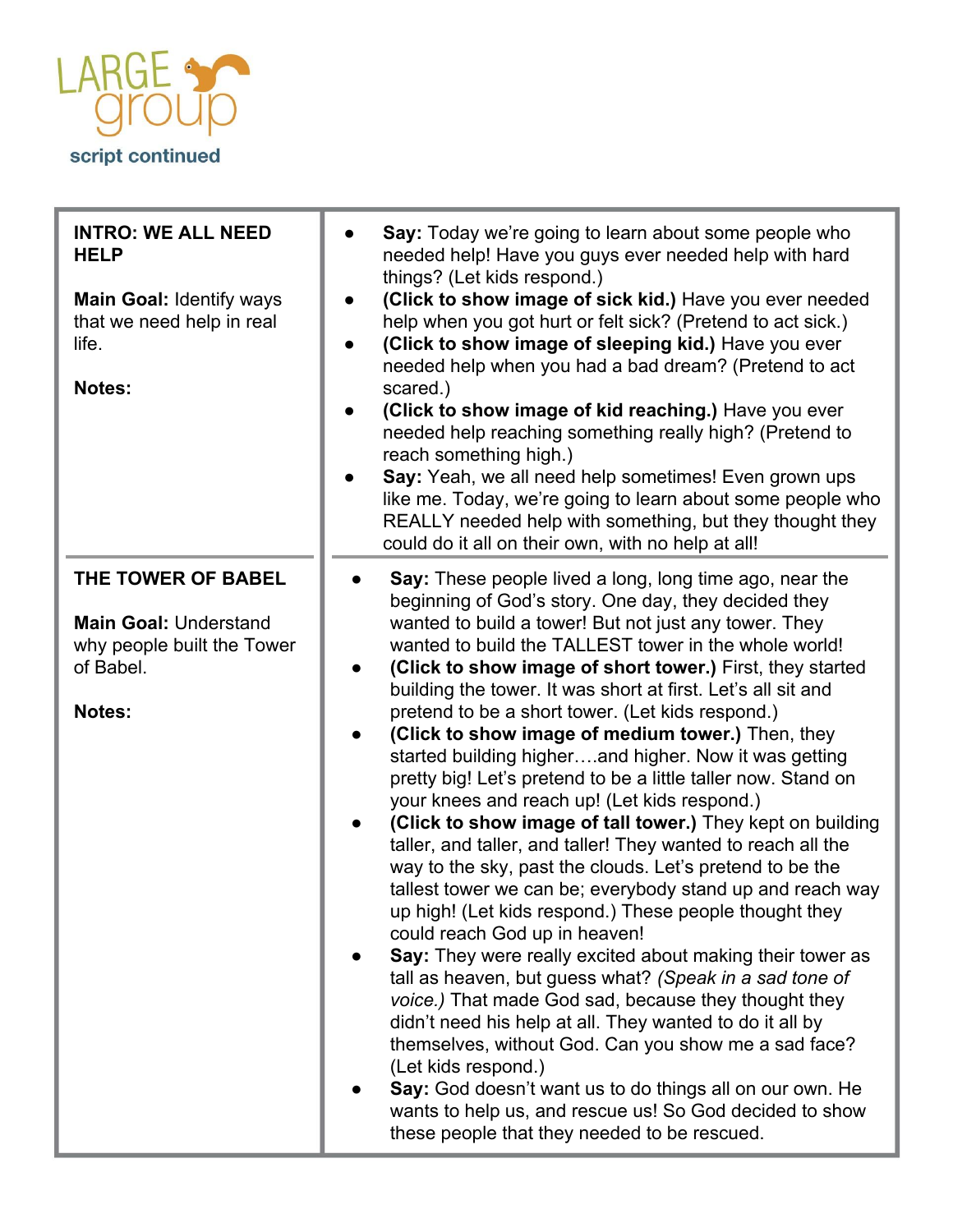

| <b>GOD RESCUES US</b><br><b>Main Goal: Understand</b><br>how God stopped the<br>people from building their<br>tower and recognize that<br>God wants to help us.<br>Notes: | <b>Say:</b> Since God wanted to show everyone that they<br>needed to be rescued, he stopped them from building<br>their tower! But he did it in kind of a funny way. He made<br>everybody not able to understand each other's words! He<br>mixed up all of the languages so that people couldn't tell<br>what anyone else was saying.<br>Ask: Do you think it would be hard to work together and<br>build a tower if you couldn't understand anybody? (Let<br>kids respond.) Yep, it sure would. Everything would just<br>sound like silly jibberish to us!<br>Say: We need God to help us, just like he helped those<br>people. We need Jesus, the Rescuer, to save us from all<br>the wrong things in the world. And we can ask God to<br>help us when we're scared, or sad, or even ask him to<br>help our "ouchies" feel better. Give me a "thumbs up" if<br>you think you can ask God for help this week! (Let kids<br>respond.) |
|---------------------------------------------------------------------------------------------------------------------------------------------------------------------------|---------------------------------------------------------------------------------------------------------------------------------------------------------------------------------------------------------------------------------------------------------------------------------------------------------------------------------------------------------------------------------------------------------------------------------------------------------------------------------------------------------------------------------------------------------------------------------------------------------------------------------------------------------------------------------------------------------------------------------------------------------------------------------------------------------------------------------------------------------------------------------------------------------------------------------------|
| <b>WRAP UP AND WORSHIP</b><br>Main Goal: Help kids<br>interact through prayer and<br>worship!<br><b>Notes:</b>                                                            | Say: Let's all bow our heads and close our eyes, and<br>pray to God right now! You can repeat these words after<br>me.<br><b>Pray:</b> (Break into small, repeatable phrases.) Dear God.<br>Thank you for rescuing us. We want you to help us. We<br>love you. Aaaa-men!<br>Say: Now let's show God how glad we are that he wants<br>to help us and rescue us! Let's stand up and sing these<br>songs to God.<br><b>Music Video: Come With Me</b><br><b>Music Video: Boss of Me</b><br><b>Song: Deep and Wide</b><br>Dismiss kids to small groups. (Be creative as you dismiss them.<br>Ask them to come give you a high five first, or maybe tiptoe or<br>hop--like Hops--to their groups.)                                                                                                                                                                                                                                          |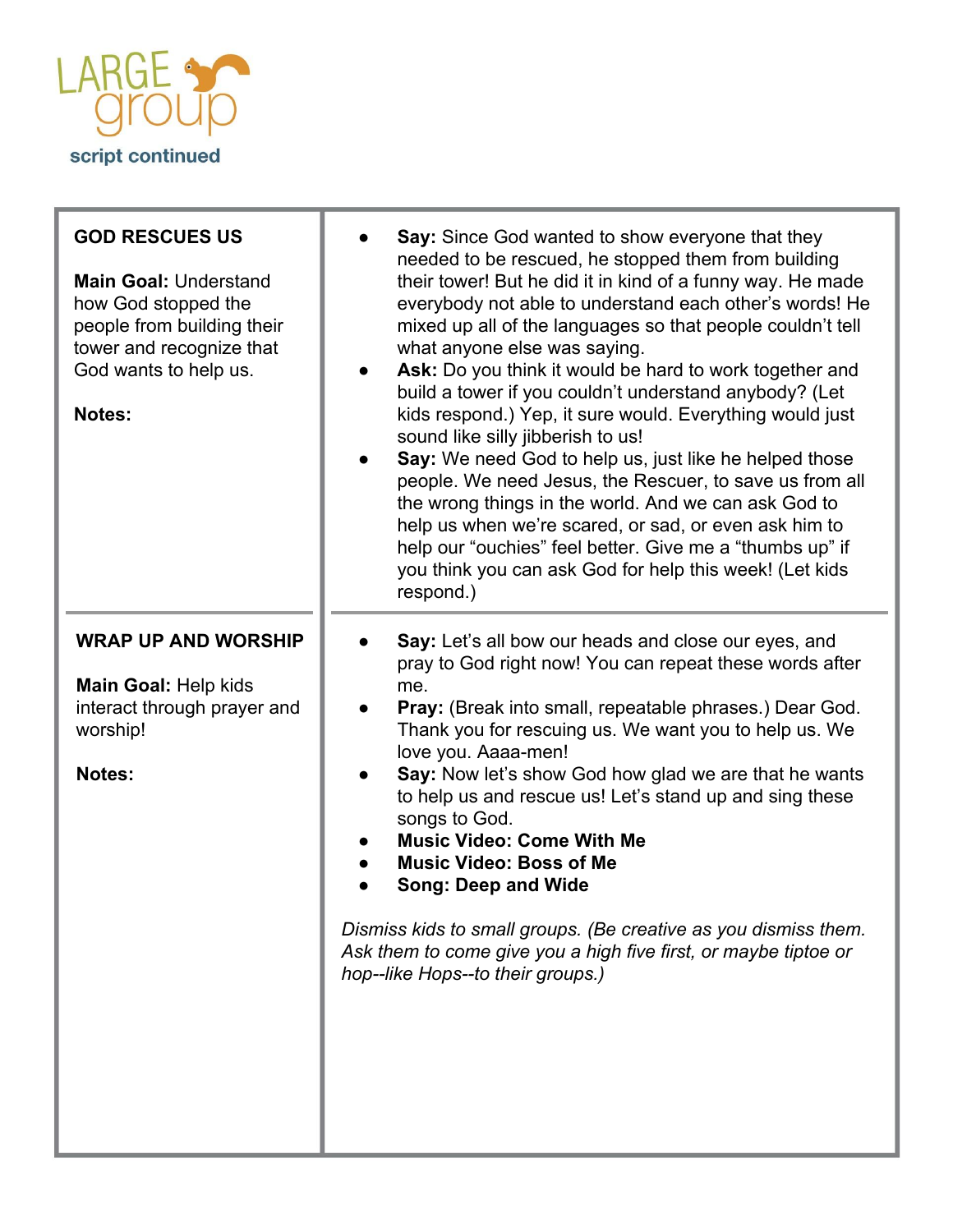

#### connect time supplies

Simon Says Game - no supplies needed

#### small group supplies

Per group: Bible, markers, crayons

#### **Per kid:**

- Coloring page
- 1 foam cup to decorate & take home
- 3 foam cups (8oz)- reused at each service
- 3 lids reused at each service

#### large group supplies

**Per Group**: Bible

#### a/v needs

1. Song slide: for when kids enter the room (All that You Need instrumental; mp3 only; can be downloaded on website)

- 2. Video: HOPS Have fun! ([https://vimeo.com/25767958\)](https://vimeo.com/25767958)<br>3. Image: sick kid
- Image: sick kid
- 4. Image: sleeping kid
- 5. Image: kid reaching
- 6. Image: short tower<br>7. Image: medium tow
- Image: medium tower
- 8. Image: tall tower
- 9. Music Video: Come With Me ([https://vimeo.com/49923933\)](https://vimeo.com/49923933)
- 10. Music Video: Boss of Me [\(https://vimeo.com/118151941](https://vimeo.com/118151941))
- 11. Song: Deep and Wide (KC/SM media videos songs>songs>songs with slides)

#### connect questions